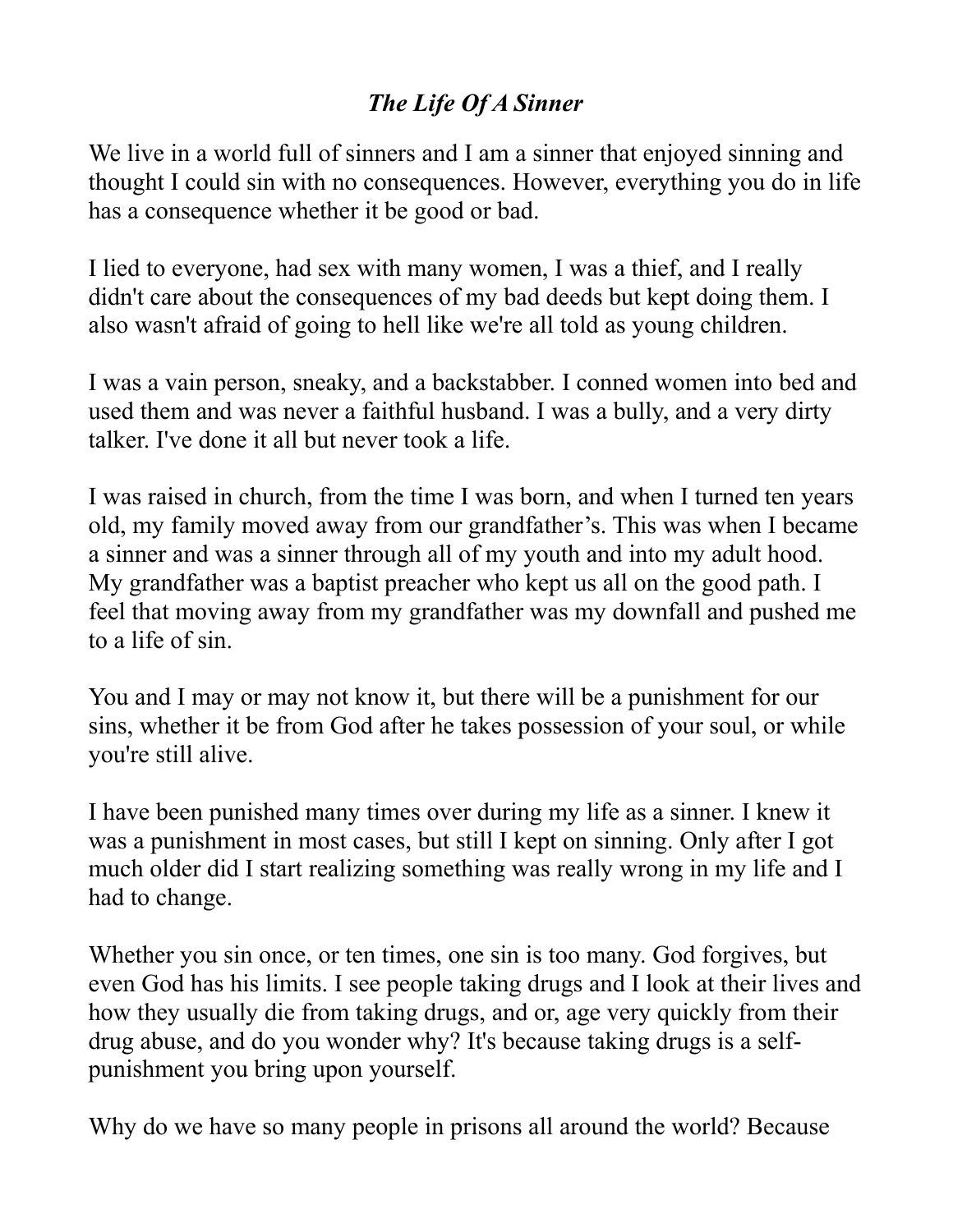they're sinners and they're being punished for their crimes while their still living. This doesn't mean that all of these criminals will go to hell, because a lot of them changed their lives for good, and started to believe in God.

If you do bad, you will get bad, and if you do good, you will get good. Now this is not to say something bad can't happen to you even if you only do good, because we live in a freewill world that all of us can do as we wish, and harming someone, or even taking someone's life can happen at the hands of someone with no compassion. Some ask, why does God allow this? We all know God's will, but don't follow it.

You only have to read the bible about Adam and Eve to know God wanted a world of people that did good and not bad, so God does not want someone harmed or killed by another person. It is that person's freewill that is at work, not God's will.

People blame God for the destruction from catastrophes that happen everywhere. God is blamed for children that are born sick and dying young. God is blamed for everything that man has caused because it's easier to blame a God you can't see or hear, or that you may or may not even believe in at all.

You can keep sinning and having fun while doing it but somewhere in time, there is going to be a reckoning either in your life while alive and for sure after God has your soul, and it will be too late for restitution. But you can do something about it now.

I'm much older now and when I sin, I feel afraid of what will happen to me, whether I get punished while living or after my death. We all sin and I can't say I'm free of sin now because I'm not. I am a much better person today than I was when young. I think more now about the consequences, plus I'm very afraid of God having my soul, and being punished by a God that gave me plenty of time to do right.

God blesses those who believe in him and will be with you no matter what you go through in your life good or bad and he will foregive you for the bad if you believe and just ask.